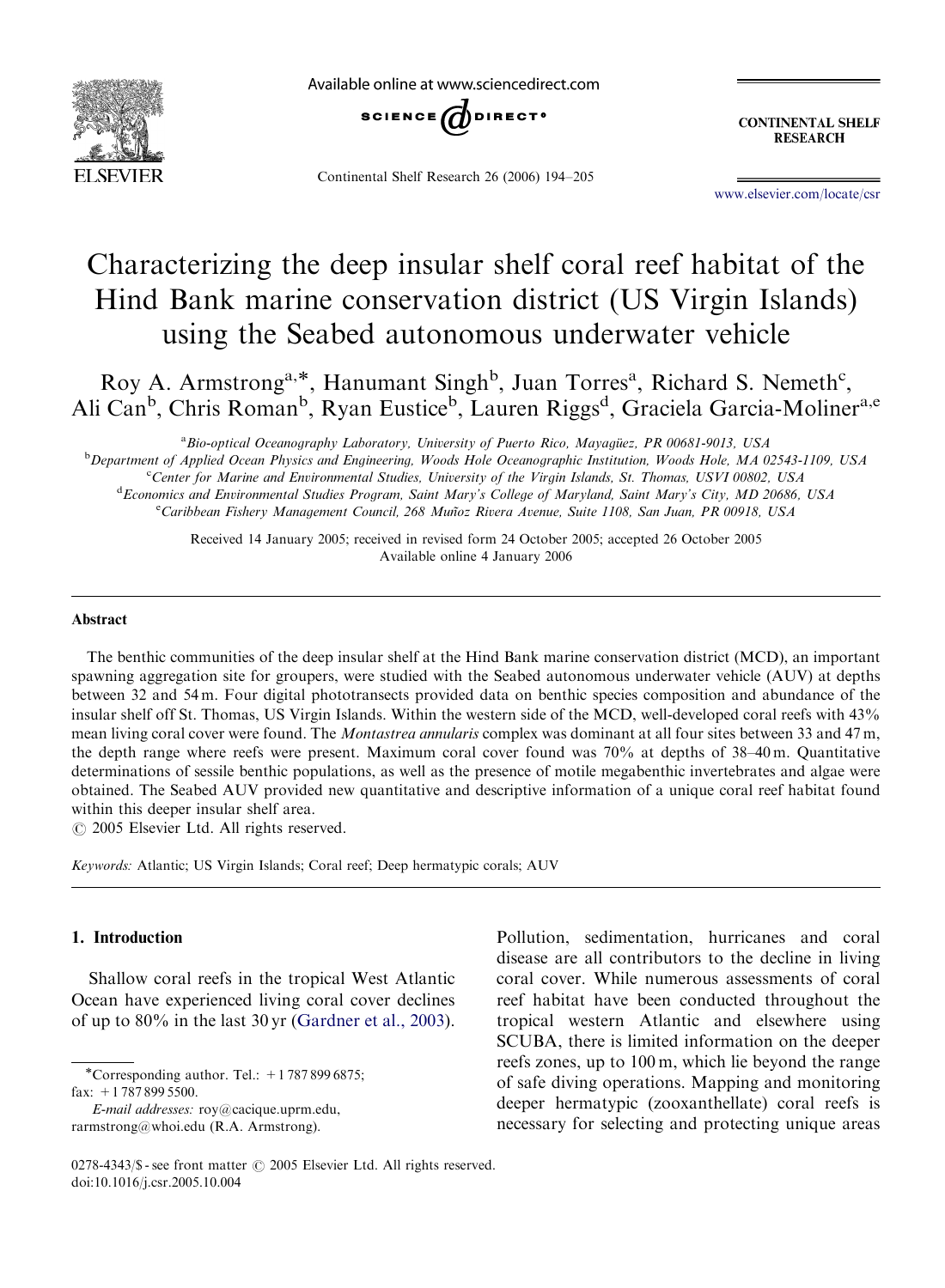of high-living coral cover, diversity and structural complexity that could aid in the recovery of the

shallower fish and benthic communities. In the past, an evaluation of deep-water fish habitats and abundance around Puerto Rico and the US Virgin Islands, at depths ranging from about 100–450 m, was conducted using the Johnson-Sea-Link II submersible ([Nelson and Appeldoorn,](#page-11-0) [1985\)](#page-11-0). To this day, the upper insular slope reefs of Puerto Rico and the Virgin Islands, found at intermediate depths (30–100 m) remain largely undescribed.

The Seabed autonomous underwater vehicle (AUV) is a new imaging platform designed for high-resolution optical and acoustic sensing ([Singh](#page-11-0) [et al., 2004](#page-11-0)). The Seabed was tested over the insular shelf slope off southwestern Puerto Rico in March 2002 to a maximum depth of 125 m [\(Armstrong](#page-11-0) [et al., 2002;](#page-11-0) [Singh et al., 2004](#page-11-0)). This test dive established the potential of this new tool for mapping and characterizing the upper insular slope coral reef habitat.

During June 2003, we used the Seabed for imaging the benthic habitats of the shelf edge and upper insular slope of the Hind Bank marine conservation district (MCD), South of St. Thomas, US Virgin Islands. The MCD is a non-fishing area that was established as per recommendation of fishers, scientists and government officials in 1999, to conserve and manage representative samples of marine habitats and ecosystems and to maintain marine biodiversity. The area was originally managed as a seasonal closure for the protection of the red hind (Epinephelus guttatus) spawning aggregation on the eastern side of the MCD. The spawning aggregation primary site was described by [Beets and](#page-11-0) [Friedlander \(1997\)](#page-11-0). The dominant coral present was flattened colonies of Montastrea annularis. More recently, a limited number of diver surveys at depths of 38–39 m were conducted by [Nemeth et al. \(2004\)](#page-11-0).

Up to now, very little quantitative information has been available on the structure and composition of the coral reefs at the MCD due to the depth of these reefs. The goal of this study was to characterize the benthic community structure and biodiversity of these deeper insular shelf corals reefs. The Seabed high-resolution color images were used to describe the major components of the coral reef community of the MCD, which includes corals, gorgonians, sponges, other macro-invertebrates and algae, and to quantify living coral cover, species richness, diversity and evenness.

### 2. Study area

The Hind Bank MCD is located approximately 12 km South of St. Thomas, US Virgin Islands, at the shelf edge encompassing an area of approxi-mately 41 km<sup>2</sup> ([Fig. 1](#page-2-0)). According to the bathymetry map of this area, depth ranges within the MCD from about 30 m on the western part to more than 430 m off the shelf edge. Within the insular shelf area of the MCD the maximum depth is approximately 62 m, with an average depth of 42 m on the eastern half. Four, 1-km-long transects were selected for the AUV surveys based on the known distribution of coral reef habitats and fish spawning grounds provided by previous SCUBA assessments. The two transects on the western side of the MCD were parallel to the shore over areas dominated by coral reefs. The eastern transects were oriented perpendicular to shore at known fish spawning sites.

#### 3. Materials and methods

The Seabed AUV is composed of two torpedolike body sections fixed to each other with vertical structural members ([Fig. 2\)](#page-2-0). The AUV was designed to operate up to 2000 m depth, to carry out photo transects, side-scan sonar and bathymetric surveys. A Pixelfly  $1024 \times 1280$  pixel resolution CCD camera, with 12 bits of dynamic range, is the primary optical imaging sensor.

The camera was pointed straight down. A 150 W s strobe is used for photographic illumination. The strobe is mounted 1.4 m aft of the camera to reduce the effects of lighting backscatter in the images [\(Fig. 2a\)](#page-2-0). The frequency of photos is a function of strobe recharge time (2.5 s). The size of the image was determined based on the altitude of the vehicle to the bottom and the field of view of the camera.

Measurements of velocity over the bottom, heading, altitude, pitch, roll and integrated position are provided by a 300 kHz acoustic Doppler current profiler (ADCP), which projects four sonar beams into the water. These are arranged in a Janus configuration pointing  $30^{\circ}$  fore, aft, to port and to starboard. We utilize the forward pointing beam for obstacle avoidance. A Paroscientific Model 8DP depth sensor provides depth information that, when combined with a dedicated vertical thruster, delivers depth accuracies in the order of 3.5 cm during our missions. More information on Seabed components, sensors, control systems and navigation can be found in [Singh et al. \(2004\)](#page-11-0).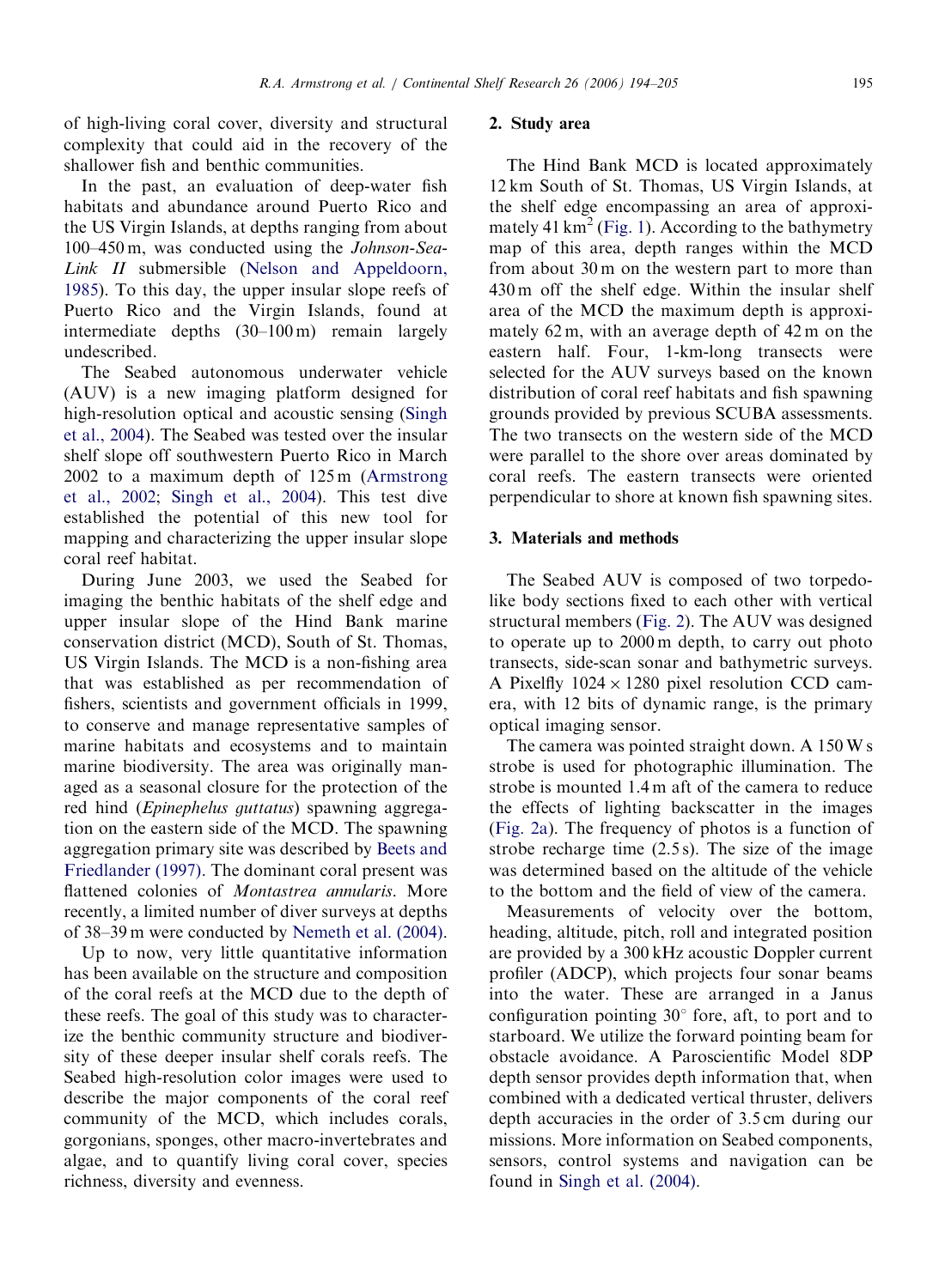<span id="page-2-0"></span>

Fig. 1. Map of the Hind Bank MCD. The location of the MCD in relation to Puerto Rico and the US Virgin Islands is indicated by an arrow. Corner coordinates are: (A) 18°13.2'N, 65°06'W; (B) 18°13.2'N, 64°59'W; (C) 18°10.7'N, 65°06'W; (D) 18°11.8'N, 64°59'W (Federal Register 64 (213): 60132-60133; 4 November 1999) (50 CFR Part 622 *y*622.33 (b) (1)).



Fig. 2. Seabed AUV: (A) schematic diagram of the major components and (B) external view.

The AUV, which runs at speeds between 0.3 m/s to 1 m/s, was programmed to run at minimum speed and to maintain a fixed distance from the bottom, to avoid collisions in case sudden changes in bottom relief were encountered. The distribution of the four thrusters, coupled with the passive stability of a two-hulled vehicle with a large meta-centric height (Fig. 2b), allows the Seabed to survey close to the sea floor, even in very rugged terrain, and to follow a greater than  $45^{\circ}$  slope. As opposed to most other AUV's, the Seabed was designed to be hover capable, i.e., to be able to independently drive in the  $X$ ,  $Y$  and  $Z$  axes.

Each transect was approximately 1 km in length and produced over 500 images, each about 3.1 m wide by 2.5 m long, at the predetermined 4 m distance from the bottom. The exact depth of each image was determined by combining the depth of the AUV (measured with the Paroscientific sensor) with its altitude (measured by the ADCP). The initial position of the vehicle at launch is determined by shipboard GPS with an accuracy of tens of meters.

Underwater imagery is typically characterized by low contrast and low color fidelity. The nonlinear attenuation of the visible spectrum in seawater causes parts of the visible spectrum to be preferentially attenuated. Thus most underwater images tend to be saturated in the blue–green region. We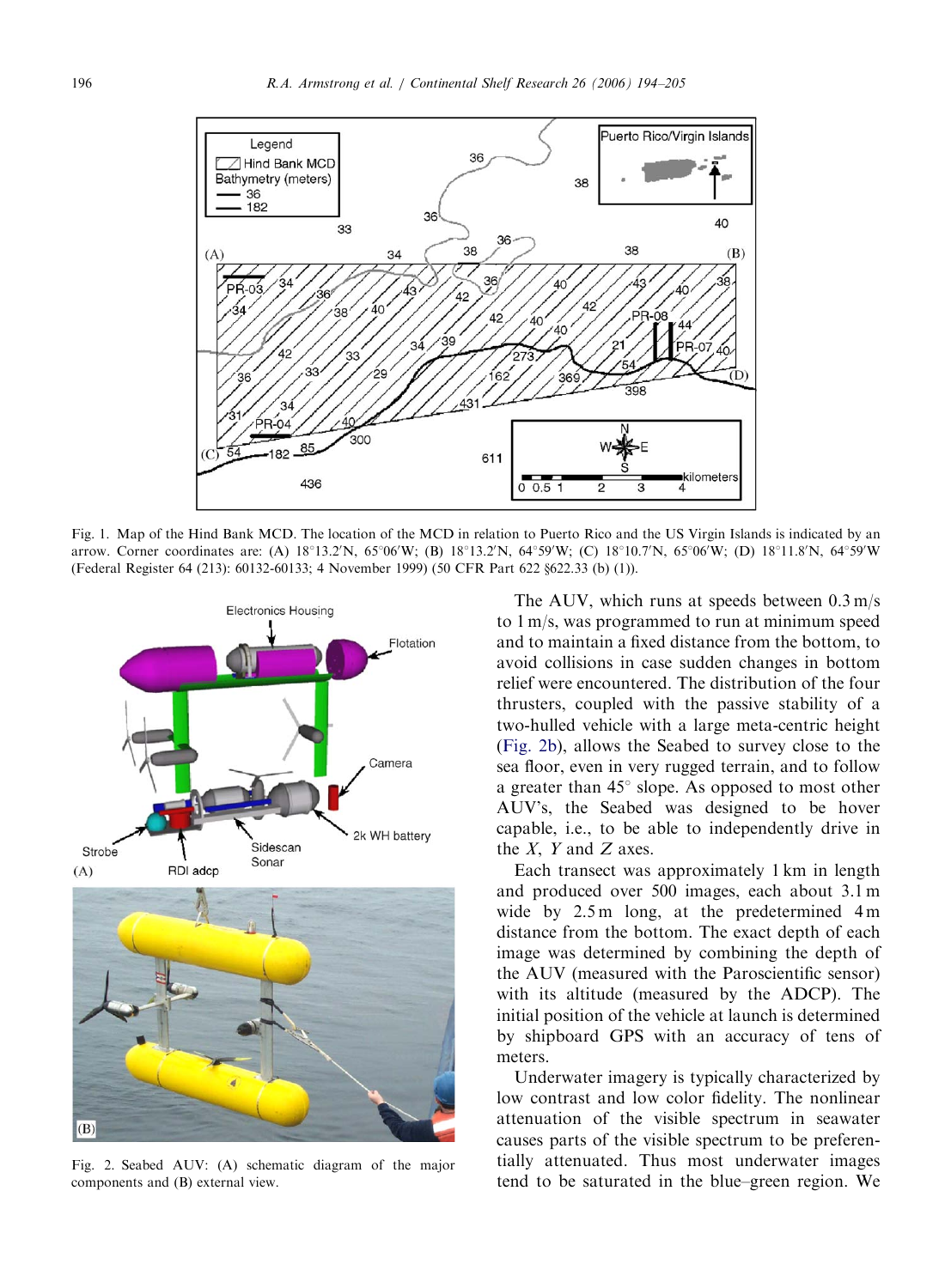reprocessed the raw imagery to obtain three channel,  $1280 \times 1024 \times 12$  bit RGB images. The 12 bits of dynamic range provided by the camera that is part of Seabed allow us to compensate and color balance the imagery, as shown in Fig. 3.

The enhanced benthic imagery was analyzed for percent cover of living corals and other benthic components using random points generated by the Point Count for Coral Reefs software (P. Dustan, personal communication). The clearest, best quality images (50–70 per transect) were selected and individually analyzed using 50 random points, and the percent cover of corals, sponges, algae and bare substrate was recorded. From images acquired within coral reef areas the diversity index for corals was calculated using the Shannon–Weaver diversity index

$$
H' = -\sum P_i \ln P_i,\tag{1}
$$

where  $P_i = n_i/n$  and  $n =$  total number of coral colonies. Evenness was calculated using Pielou's



Fig. 3. Reef at a depth of 40 m at PR-04 before (A) and after (B) color enhancement. Scale bar  $= 1$  m.

evenness index

$$
J = H'/\ln H_{\text{max}},\tag{2}
$$

where  $H_{\text{max}} = \text{total number } \text{total species.}$ 

### 4. Results

At the western side of the MCD, the reef at PR-03 had a depth range from 33 to 42 m ([Fig. 4a](#page-4-0)) while, at PR-04, the reef extended from 36 to 41 m in depth [\(Fig. 4b\)](#page-4-0). Higher depths were found at the eastern side of the MCD where the transect lines were perpendicular to the coast and extended beyond the shelf edge. At PR-07 the reef was restricted to a narrow zone, 45 to 47 m deep, in a transect that exceeded 60 m in depth ([Fig. 4c\)](#page-4-0). In a similar way, at PR-08, coral reefs were only present in the middle of the transect at depths from 41 to 46 m ([Fig. 4d](#page-4-0)). In all cases, the AUV followed the bottom contour maintaining a distance of approximately 4 m from the bottom. In addition to depth, bottom composition varied considerably between the East and the West transects of the MCD. Transects PR-03 and PR-04 were mainly composed of coral reef areas (97% and 100%, respectively), whereas transects PR-07 and PR-08 consisted of small coral reef patches separated by hardground areas along with algal mats, sand and sparse seagrasses [\(Fig. 5](#page-5-0)). Hardgrounds are low-relief areas where sediments have been lithified into rock. In these consolidated substrates sparse sponges, gorgonians and algae may be present. Algal mats are a dense layer of algae that blanket the bottom, while ''sand'' refers to substrates of unconsolidated calcium carbonate grains. Seagrasses were only present within the algal mats and sand bottom categories. Within the reef areas, coral cover at PR-04 was significantly higher  $(p<0.05)$  than at the other three sites, with coral cover ranging from 29% to 43% ([Fig. 6\)](#page-5-0). Bare substrate was the second most important category, in terms of percent cover within coral reefs areas, except for PR-03 where macro-algae was the dominant component. Macro-algae was characterized by green, brown and red algae, while the bare substrate category includes dead coral colonies, uncolonized hard-bottom and sand.

Within the scleractinian cover composition, the image data analysis revealed dominance by M. annularis complex at all transects, but particularly at PR-03 ([Fig. 7\)](#page-6-0) where the average cover of M. annularis was about 90% and this dominance was nearly constant with depth. At PR-04, the reef was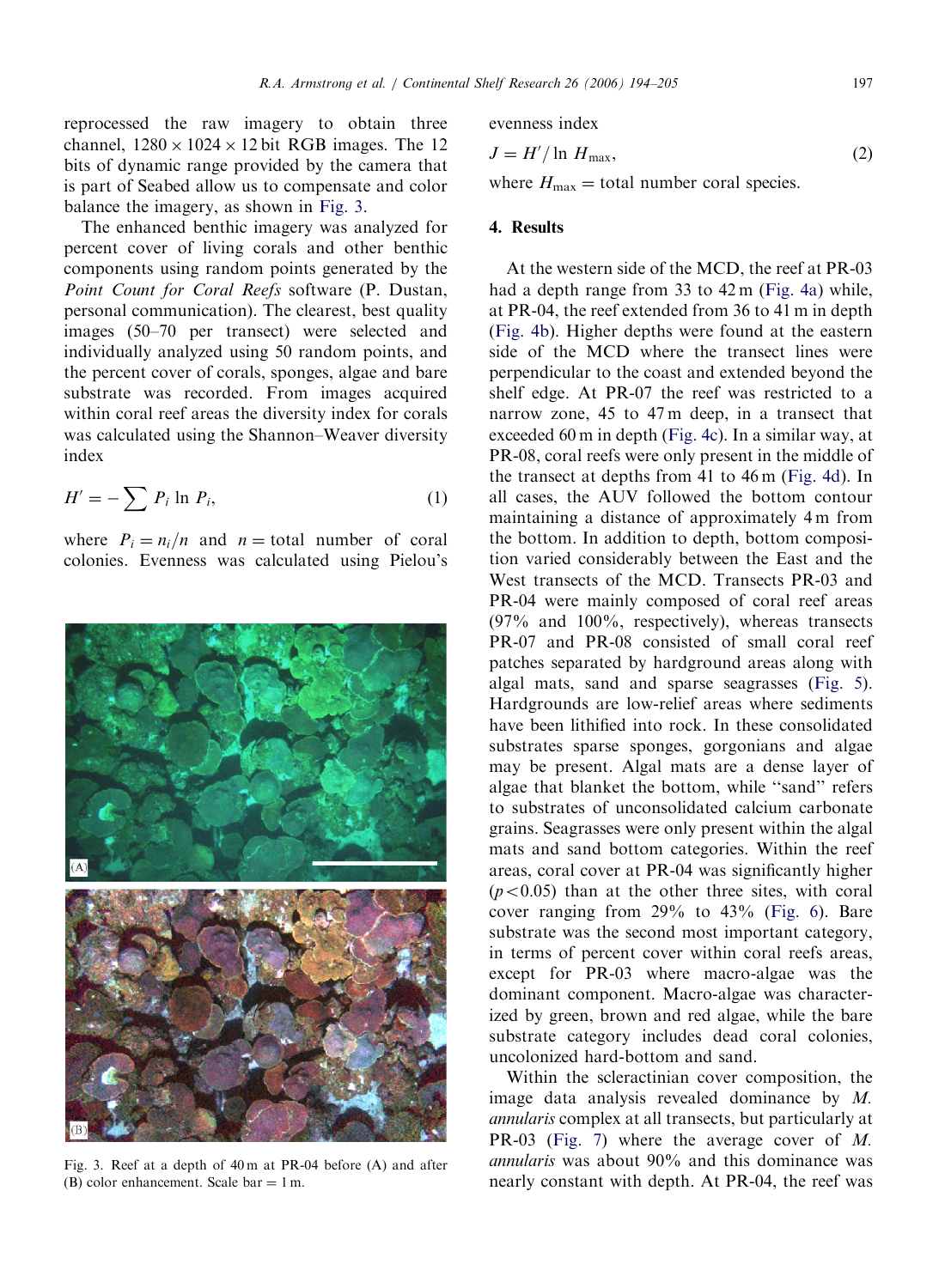<span id="page-4-0"></span>

Fig. 4. (a)–(d). Depth profiles of the AUV transects: (a) PR-03, (b) PR-04, (c) PR-07, and (d) PR-08. The box in (c) and (d) indicate where the coral reef was located within the transect. The reef was continuous over the entire transect in (a) and (b).

also highly dominated by the M. annularis complex, but with increasing cover of the genus Agaricia with increasing depth [\(Fig. 8](#page-6-0)). The M. annularis complex was less dominant at PR-07 ([Fig. 9](#page-7-0)) at around 50–63% of the total coral cover. The least dominance of this species was found at 46 m in PR-08 where its coverage was reduced to less than 40% and the genus Agaricia covered up to 30% of the substrate [\(Fig. 10](#page-7-0)). Overall, M. annularis complex was the dominant coral species representing 92% of the coral cover.

One-way ANOVA showed statistical differences in coral cover among depths at PR-03 and PR-04  $(p = 0.0006$  and  $p = 0.005$ , respectively), but no significant differences were found at PR-07 and PR-08 ( $p = 0.138$  and  $p = 0.194$ , respectively).

The relatively small index of diversity (range 1.48–1.85, [Table 1\)](#page-8-0) further validates the dominance of the M. annularis complex over the rest of the species. Species richness was highest on the western side of the MCD, with 14 identifiable coral species at PR-04 followed by 11 at PR-03. On the eastern side of the MCD, the coral reef at PR-07 and PR-08 consisted of only seven and nine coral species, respectively [\(Table 1\)](#page-8-0).

Within coral reef and hard ground areas, the benthic cover of other macro-invertebrates was dominated by sponges and gorgonians at all sites [\(Table 2](#page-9-0)). The most dominant sponges were the giant barrel (Xestospongia muta) and rope sponges of the genus *Aplysina*. A total of 17 species of sponges, two hydrozoan corals (Millepora sp.),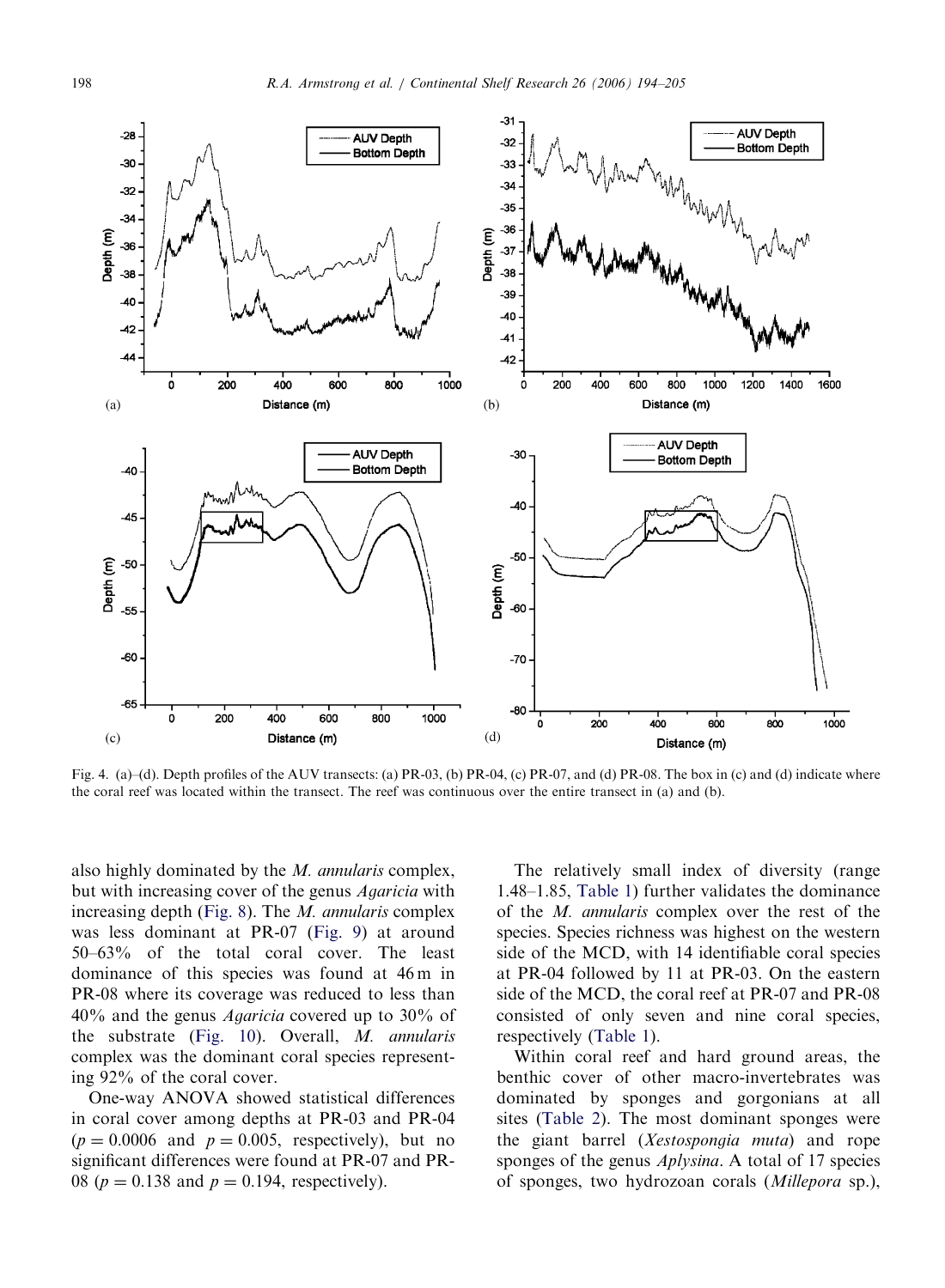<span id="page-5-0"></span>

Fig. 5. Percent distribution of various bottom types along the four transects.



Fig. 6. Bottom composition within the coral reef areas of each transect. Bare substrate category includes dead coral colonies, uncolonized hard-bottom and sand.

10 gorgonians, one black coral (Cirrhipathes sp.) and four lobster and crab species (crustaceans) could also be identified in association with coral reef and hardground substrates. Most gorgonian species were found in the western part of the MCD at PR-

03 and PR-04. The only invertebrates associated with sand bottom and algae substrate that could be identified from the images were two species of conch (genus Strombus), three species of echinoderms and the upside-down jellyfish Cassiopea. The echinoderms consisted of the sea urchin Meoma ventricosa and two species of sea cucumbers (holothurians). Seven algae and one seagrass species were identified in the phototransects [\(Table 3](#page-10-0)). Only functional groups could be reported for most algae, except for Udotea cyathiformis and Halimeda sp. that could be distinguished due to their characteristic shape and were only found in the eastern side of the MCD. Turf algae are a multispecific assemblage of filamentous algae. The seagrass Halophila baillonis was found in sand bottoms and algal substrates at both PR-07 and PR-08.

## 5. Discussion

The geomorphology of the eastern side of the MCD, as depicted by the AUV transects, follows the description of [Olsen and LaPlace \(1978\)](#page-11-0) who described the red hind spawning site with the bottom topography as a series of coral ridges, parallel to the 100 fathom (182 m) curve. These ridges were usually 100 m across and separated by calcareous sand which ranged from 50 to 300 m in width, with the dominant coral, M. annularis, measuring less than 1 m in diameter. From a series of SCUBA dives at the red hind spawning site along the shelf edge reef, at depths of 38–48 m, [Clavijo](#page-11-0) [and Tobias \(1985\)](#page-11-0) described the substrate as dominated by dense scleractinian cover, primarily plates of M. annularis. [Nemeth \(2003\)](#page-11-0) reported M. franksi as the dominant species in the MCD and within the spawning aggregation site.

The *M. annularis* species complex is composed of the sibling species M. annularis, M. faveolata and M. franksi [\(Weil and Knowlton, 1994](#page-11-0)), which are the dominant reef-building corals in the tropical western Atlantic [\(Goreau, 1959\)](#page-11-0). While the M. annularis complex represented 20–60% of the corals found in near-shore and mid-shelf reef areas in depths of 5–25 m ([Herzlieb et al., in press](#page-11-0)), it dominated in 30–40 m depths with cover ranging from 60% to nearly 100%. In areas deeper than 40 m it still represented 50–60% of the coral cover. Also common in deep reef areas of the Caribbean are several species of the genus Agaricia [\(Lang,](#page-11-0) [1974;](#page-11-0) [Reed, 1985;](#page-11-0) [Liddell and Ohlhorst, 1988](#page-11-0)). Within the MCD, Agaricia sp. represented up to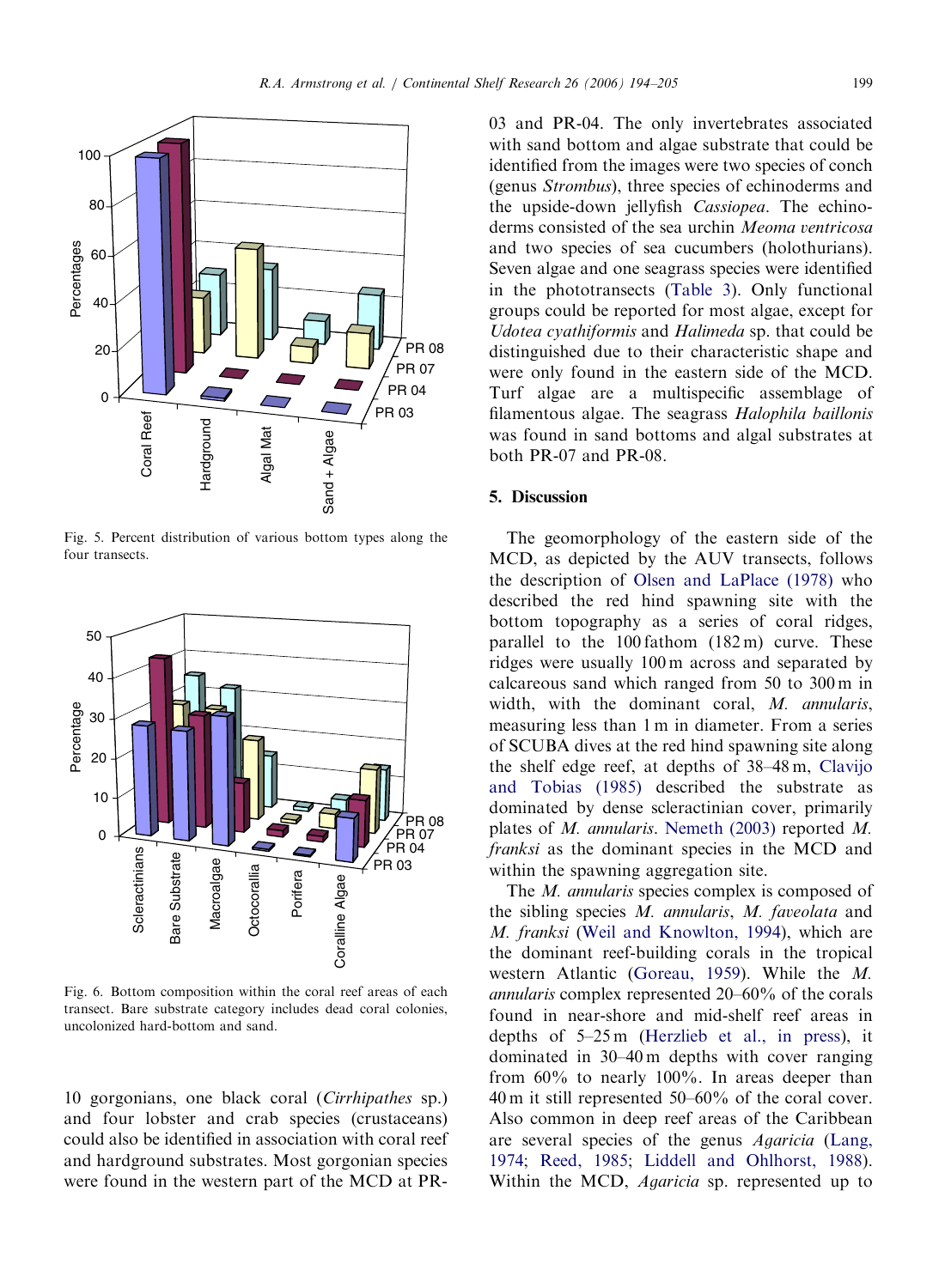<span id="page-6-0"></span>

Fig. 7. Coral cover by species and depth at PR-03.



Fig. 8. Coral cover by species and depth at PR-04.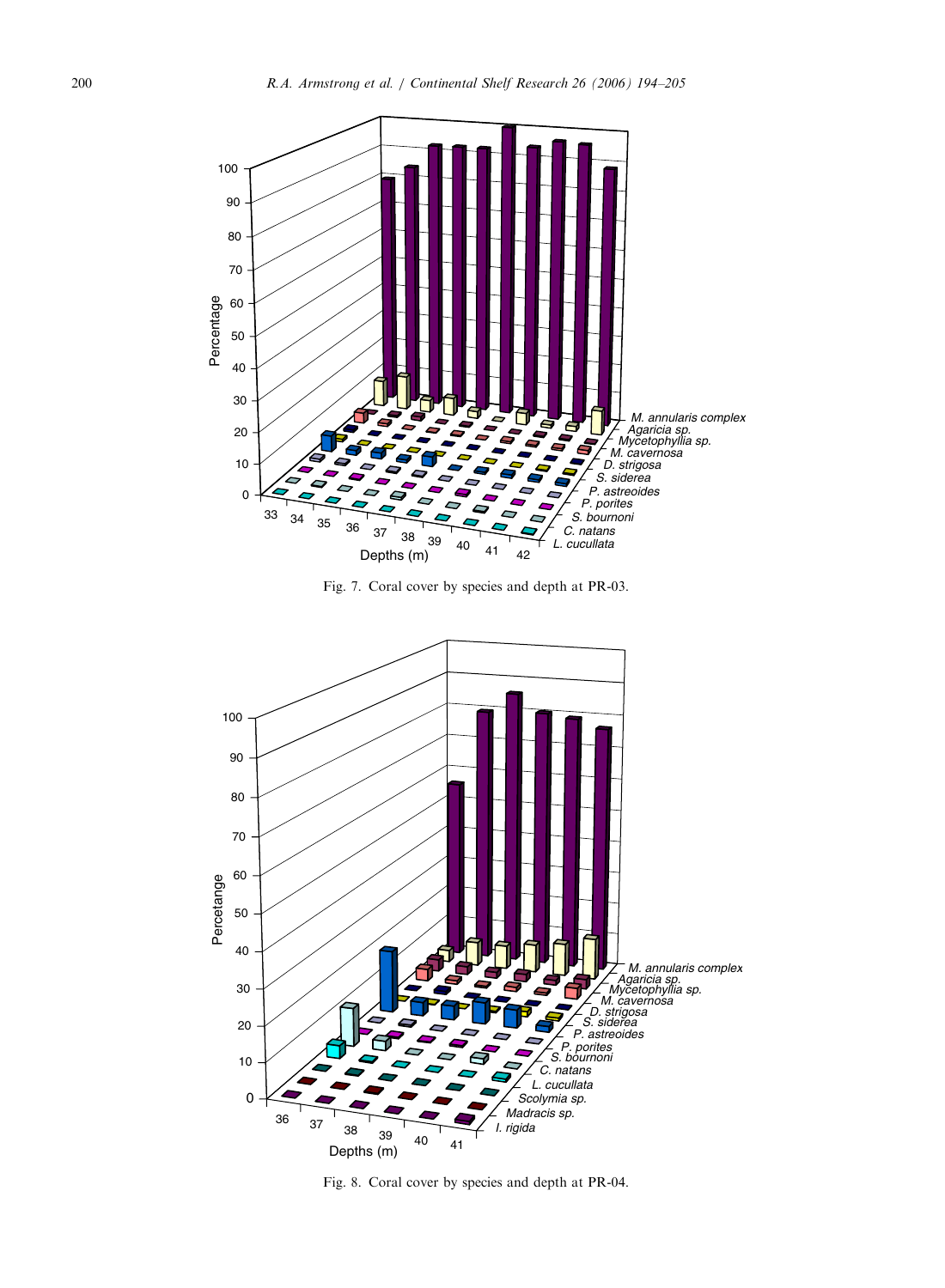<span id="page-7-0"></span>

Fig. 9. Coral cover by species and depth at PR-07.



Fig. 10. Coral cover by species and depth at PR-08.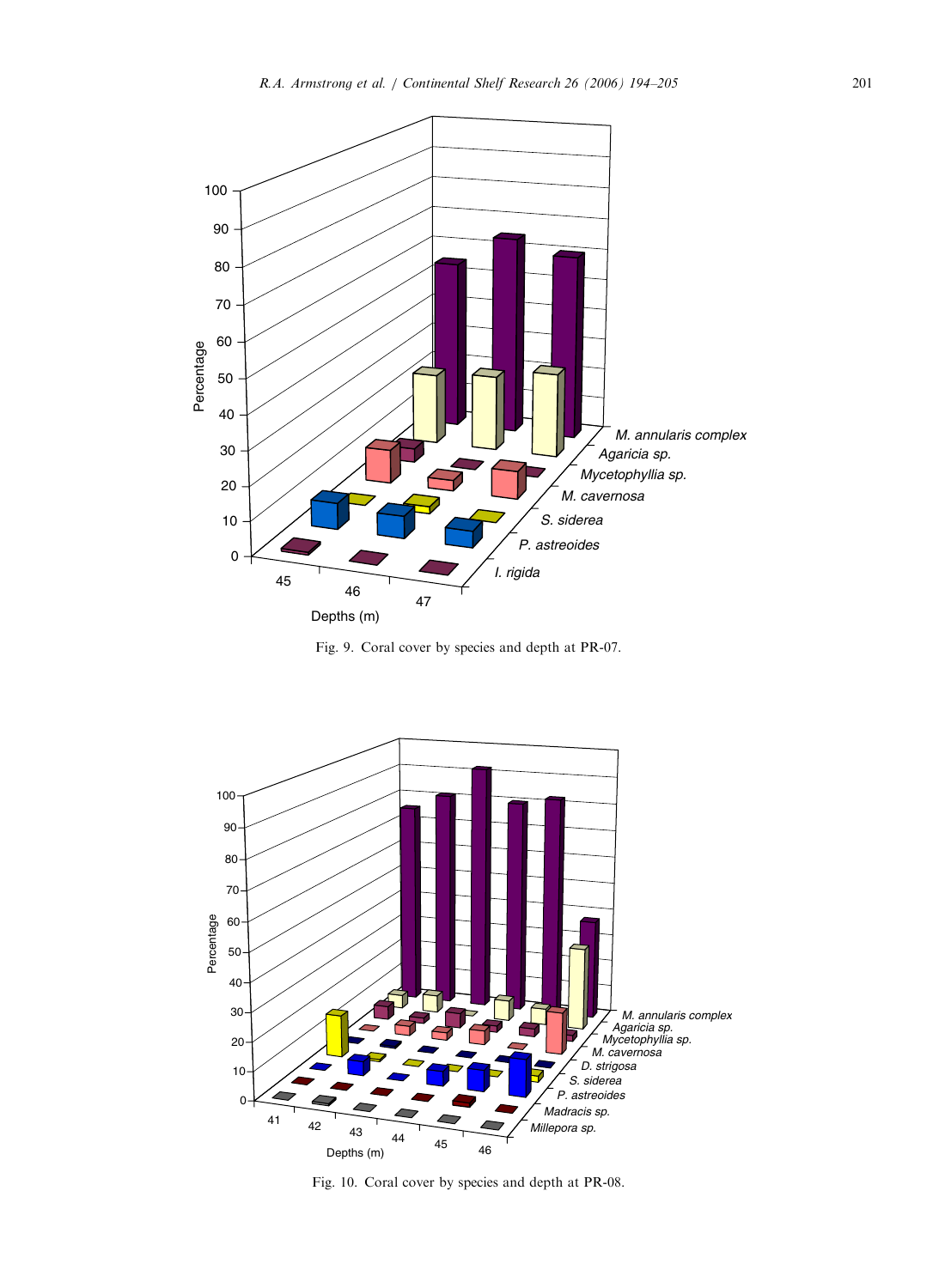<span id="page-8-0"></span>Table 1 Species richness, diversity and evenness at the four transects

|              |    | Transect Species richness Diversity index $(H')$ Evenness $(J)$ |       |
|--------------|----|-----------------------------------------------------------------|-------|
| <b>PR-03</b> | 11 | 1.48                                                            | 0.615 |
| <b>PR-04</b> | 14 | 1.73                                                            | 0.655 |
| <b>PR-07</b> |    | 1.85                                                            | 0.949 |
| <b>PR-08</b> |    | 1.50                                                            | 0.684 |

10% of the coral cover at depths less than 41 m, and over 20% of the cover in depths greater than 45 m. The *M. annularis* complex and *Agaricia* sp. both grew as plate-like formations. The plate-like morphology is an adaptation to reduced sunlight at deeper depths ([Grauss and Macintyre, 1982](#page-11-0)). Porites astreoides and Mycetophyllia sp. were found at all depths between 33 and 47 m. Agaricia sp. was only found in small colonies that were easily identified by their spiraling ridge pattern and brownish color. The average living coral cover seen in the photo transects was 43%, with maximum cover of 70% found in some areas at 40 m. Also found in abundance was an encrusting sponge, which is most likely a species of *Cliona*. This sponge accounted for 96% of all the sponges found, while most of the other sponges present were columnar. Cliona is a brown–black sponge that grows over corals as it dissolves them, which may account for the high percentage of bare substrate.

In Bermuda, most deep-water hermatypic corals grow on reef substrate down to 60 m [\(Fricke and](#page-11-0) [Meischner, 1985\)](#page-11-0). The coral growth in the deeper reef areas in Bermuda appeared to be controlled by macro-algae growth. In the Bahamas, coral assemblages less than 30 m depth represented 3–25% of benthic cover, and were dominated by Agaricia agaricites, M. cavernosa, M. annularis, P. astreoides and P. porites [\(Liddell et al., 1997](#page-11-0)). The deeper (30–50 m) coral assemblages represented less than 3% of the benthic cover and were dominated by M. cavernosa and Agaricia spp. [\(Liddell et al., 1997](#page-11-0)). Low water temperatures favor macro-algae growth leading to a reduction of coral growth ([Johannes et](#page-11-0) [al., 1983](#page-11-0)). In the fore-reef slope of Jamaica, the flattened growth form of M. annularis is the dominant species of coral above 45 m ([Goreau and](#page-11-0) [Land, 1974\)](#page-11-0).

At a study site close to the PR-07 transect in this study, [Nemeth et al. \(2004\)](#page-11-0) reported mean values of 28% living corals, 35% macro-algae, 20% dead coral with turf algae, 7% sand/sediment, 4%

sponges and 0% gorgonians. This compares favorably with the AUV estimates of living coral (29%) and sponges (3.8%) at PR-07. The bare substrate category was  $28.5\%$ , coralline algae  $(16.6\%)$ , macro-algae  $(21.2\%)$  and gorgonians  $(1\%)$ . In a separate study, [Herzlieb et al. \(in press\)](#page-11-0) found coral cover on the western end of the MCD to be 44.8%, with coral cover of the M. annularis complex near 80%. [Nemeth et al. \(2004\)](#page-11-0) also reported dominance by the  $M$ . annularis complex at 76% of total living coral cover, a 1.4 diversity index, coral bleaching at 6.5% and incidence of diseased corals at 1.4%. The present study could not detect any evidence of coral disease in any of the phototransects and, at PR-07, the diversity index was  $1.8$  with dominance of M. annularis complex at 50–60%. The reefs at PR-07 are substantially deeper (45–47 m) than the reef area described by [Nemeth et al. \(2004\)](#page-11-0) at 38–39 m. This could account for the observed differences in some of these coral reef parameters.

Although the coral reefs of the MCD are largely unknown, they appear to be relatively undisturbed by anthropogenic factors due to the considerable distance to land sources of runoff and pollution ([Herzlieb et al., in press\)](#page-11-0). Their greater depth also protects them from wave damage from storm surge. Intermediate depth coral reefs, such as those of the MCD, could serve as refugia for shallow water species in times of environmental stress (sensu [Riegl](#page-11-0) [and Piller, 2003\)](#page-11-0).

The high coral cover throughout the MCD suggests that these reefs are largely unaffected by natural and human disturbances. Since the late 1970s, hurricanes ([Woodley et al., 1981;](#page-11-0) [Edmunds](#page-11-0) [and Witman, 1991](#page-11-0)) and disease ([Gladfelter, 1982](#page-11-0)) have devastated shallow water reef communities throughout the Caribbean. [Edmunds and Witman](#page-11-0) [\(1991\)](#page-11-0) reported that hurricane Hugo destroyed over  $33\%$  of the live cover of M. annularis on shallow (10 m) reefs off St. John, US Virgin Islands. Although the turbulence from large hurricane waves can cause fragmentation and abrasion damage in many shelf edge reefs, these effects are limited to depths of 30 m ([Blanchon and Jones, 1997\)](#page-11-0). The relatively high depths present at the MCD protects these coral reefs from the high turbulence generated by hurricane waves, since the minimum depth of the surveyed reefs was 33 m, and most reefs were present at depths of 40 m or more. Recently, the mortality rate of shallow water corals in the Caribbean has increased dramatically due to a variety of diseases [\(Richardson et al., 1998a, b;](#page-11-0)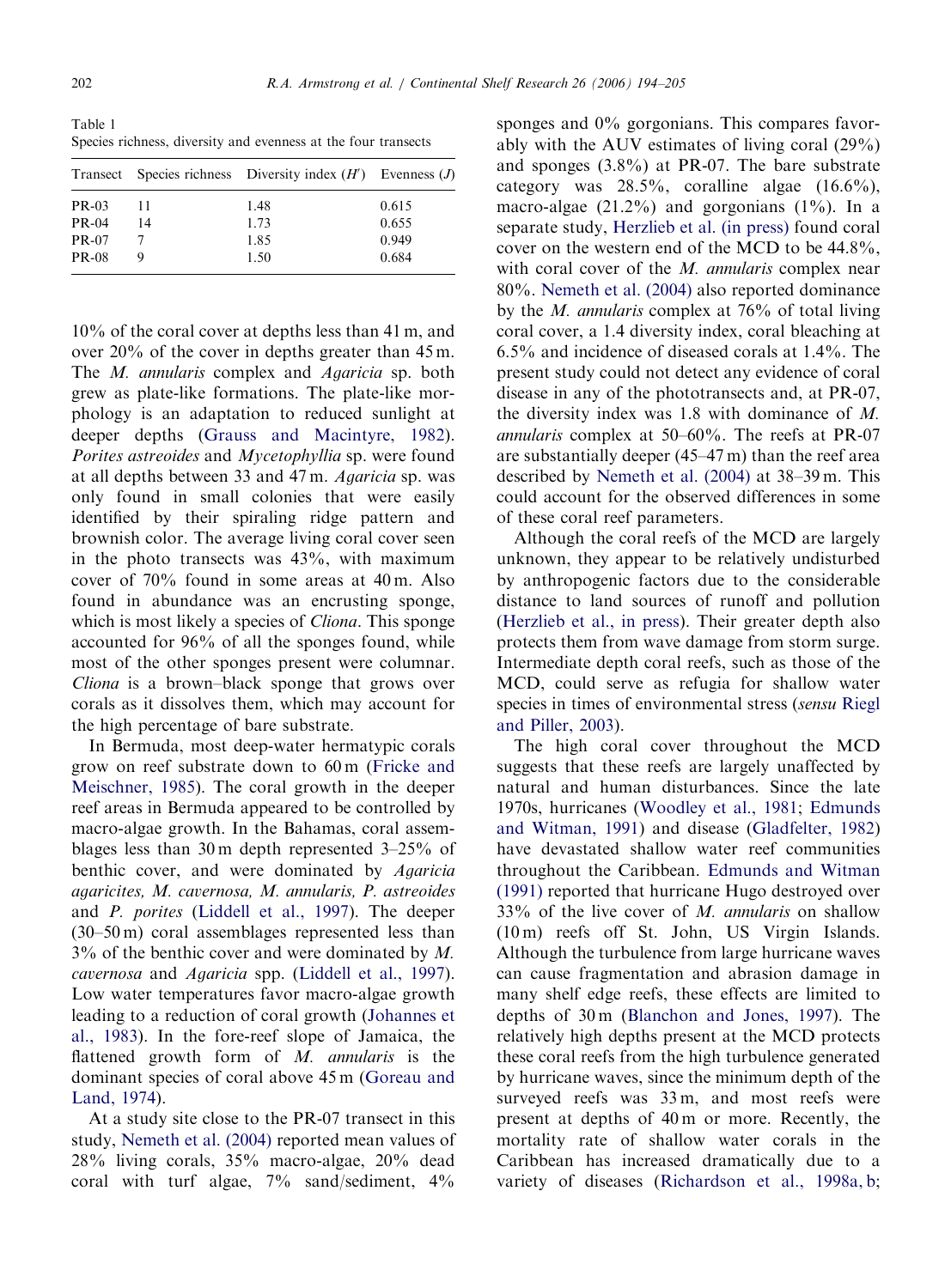<span id="page-9-0"></span>Table 2

Macro-invertebrates (other than scleractinians) identified in the phototransects (CR—coral reef, HG—hardground, AM—algal mat, SA sand bottom + algae)

| Group/scientific name      | PR 03      |                 | PR 04      | PR 07           |             |                        |                 | PR 08           |             |                        |                    |  |
|----------------------------|------------|-----------------|------------|-----------------|-------------|------------------------|-----------------|-----------------|-------------|------------------------|--------------------|--|
|                            | ${\rm CR}$ | HG              | ${\rm CR}$ | ${\cal CR}$     | $_{\rm HG}$ | $\mathbf{A}\mathbf{M}$ | SA              | ${\rm CR}$      | $_{\rm HG}$ | $\mathbf{A}\mathbf{M}$ | SA                 |  |
| <b>PORIFERA</b>            |            |                 |            |                 |             |                        |                 |                 |             |                        |                    |  |
| Cliona sp.                 | $^{+}$     | $^+$            | $^{+}$     | $\! + \!\!\!\!$ |             |                        |                 |                 |             |                        |                    |  |
| Aplysina cauliformis       |            |                 | $^{+}$     |                 |             |                        |                 |                 |             |                        |                    |  |
| Aplysina archeri           | $^{+}$     |                 |            |                 |             |                        |                 |                 |             |                        |                    |  |
| Aplysina sp.               | $^{+}$     |                 | $^{+}$     |                 | $^{+}$      |                        |                 |                 | $^{+}$      |                        |                    |  |
| Chondrilla nucula          |            | $^{+}$          |            |                 |             |                        |                 |                 |             |                        |                    |  |
| Diplastrella sp.           |            | $^{+}$          | $^{+}$     | $\! + \!\!\!\!$ |             |                        |                 | $\overline{+}$  |             |                        |                    |  |
| Agelas clathrodes          | $^{+}$     | $\ddot{}$       | $^{+}$     | $^{+}$          | $^{+}$      |                        |                 | $\ddot{}$       | $^{+}$      |                        |                    |  |
| Agelas conifera            |            | $^{+}$          | $^{+}$     | $^{+}$          | $^{+}$      |                        |                 | $^{+}$          | $^{+}$      |                        |                    |  |
| Geodia neptuni             |            | $^{+}$          | $^{+}$     | $^{+}$          | $^{+}$      |                        |                 | $^{+}$          | $^{+}$      |                        |                    |  |
| Amphimedon compressa       | $^{+}$     |                 |            | $^{+}$          | $^{+}$      |                        |                 | $\ddot{}$       | $^{+}$      |                        |                    |  |
| Pseudoceratina crassa      |            |                 | $^{+}$     |                 |             |                        |                 | $^{+}$          | $^{+}$      |                        |                    |  |
| Mycale laevis              |            |                 | $^{+}$     |                 |             |                        |                 | $^{+}$          |             |                        |                    |  |
| Xestospongia muta          |            |                 | $^{+}$     |                 | $^{+}$      |                        |                 | $^{+}$          | $^{+}$      |                        |                    |  |
| Neofibularia nolitangere   |            |                 |            | $^{+}$          |             |                        |                 |                 |             |                        |                    |  |
| Cinachyra sp.              |            |                 |            |                 |             |                        |                 |                 | $^{+}$      |                        |                    |  |
| Cribochalina vasculum      |            |                 |            |                 |             |                        |                 | $^{+}$          | $^{+}$      |                        |                    |  |
| Strongylacidon sp.         |            |                 |            |                 |             |                        |                 |                 |             |                        |                    |  |
| <b>CNIDARIA</b>            |            |                 |            |                 |             |                        |                 |                 |             |                        |                    |  |
| Hydrozoans                 |            |                 |            |                 |             |                        |                 |                 |             |                        |                    |  |
| Millepora squarrosa        |            | $\! + \!\!\!\!$ |            |                 |             |                        |                 |                 |             |                        |                    |  |
| Millepora alcicornis       |            |                 | $^{+}$     |                 |             |                        |                 |                 | $^{+}$      |                        |                    |  |
| Scyphozoa                  |            |                 |            |                 |             |                        |                 |                 |             |                        |                    |  |
| Cassiopea sp.              |            |                 |            |                 |             |                        | $^{+}$          |                 |             |                        |                    |  |
| Gorgonacea                 |            |                 |            |                 |             |                        |                 |                 |             |                        |                    |  |
| Plexaura sp.               |            |                 | $^{+}$     |                 |             |                        |                 |                 |             |                        |                    |  |
| Ellisella barbadensis      | $^{+}$     |                 |            |                 | $^+$        |                        |                 | $\! + \!\!\!\!$ |             |                        |                    |  |
| Pseudopterogorgia sp.      | $^{+}$     |                 | $^{+}$     |                 | $^{+}$      |                        |                 |                 |             |                        |                    |  |
| Plexaurella nutans         | $^{+}$     |                 | $^{+}$     |                 |             |                        |                 |                 | $^{+}$      |                        |                    |  |
| Plexaurella sp.            | $^{+}$     |                 | $^{+}$     |                 |             |                        |                 |                 | $^{+}$      |                        |                    |  |
| Gorgonia sp.               | $^{+}$     |                 | $^{+}$     | $^{+}$          |             |                        |                 |                 |             |                        |                    |  |
| Eunicea sp.                | $^{+}$     |                 | $^{+}$     |                 | $^{+}$      |                        |                 |                 |             |                        |                    |  |
| Leptogorgia hebes          | $^{+}$     |                 |            | $^+$            |             |                        |                 |                 |             |                        |                    |  |
| Pseudoplexaura sp.         |            |                 | $^{+}$     | $\pm$           |             |                        |                 |                 |             |                        |                    |  |
| Muriceopsis sp.            |            |                 |            |                 |             |                        |                 |                 | $^{+}$      |                        |                    |  |
| Antipatharia               |            |                 |            |                 |             |                        |                 |                 |             |                        |                    |  |
| Cirrhipathes sp.           |            |                 | $^{+}$     |                 |             |                        |                 | $^{+}$          | $^{+}$      |                        |                    |  |
| <b>ECHINODERMATA</b>       |            |                 |            |                 |             |                        |                 |                 |             |                        |                    |  |
| Eostichopus sp.            |            |                 |            |                 |             |                        | $^{+}$          |                 | $^{+}$      |                        |                    |  |
| Holothuria sp.             |            |                 |            |                 |             |                        | $^{+}$          |                 |             |                        |                    |  |
| Meoma ventricosa           |            |                 |            |                 |             |                        |                 |                 |             |                        | $\hspace{0.1mm} +$ |  |
|                            |            |                 |            |                 |             |                        |                 |                 |             |                        |                    |  |
| <b>ARTHROPODA</b>          |            |                 |            |                 |             |                        |                 |                 |             |                        |                    |  |
| Scyllarides aequinoctialis |            |                 |            |                 |             |                        |                 |                 |             |                        |                    |  |
| Panulirus argus            |            |                 |            |                 | $\! +$      |                        |                 |                 |             |                        |                    |  |
| Palinurellus guandlachi    | $^{+}$     |                 |            |                 |             |                        |                 |                 |             |                        |                    |  |
| Mithrax sp.                |            |                 | $^{+}$     |                 |             |                        |                 | $\! + \!\!\!\!$ |             |                        |                    |  |
| <b>MOLLUSCA</b>            |            |                 |            |                 |             |                        |                 |                 |             |                        |                    |  |
| Strombus gigas             |            |                 |            |                 |             |                        | $\! + \!\!\!\!$ |                 |             |                        | $^+$               |  |
| Strombus costatus          |            |                 |            |                 |             |                        |                 |                 |             |                        | $^{+}$             |  |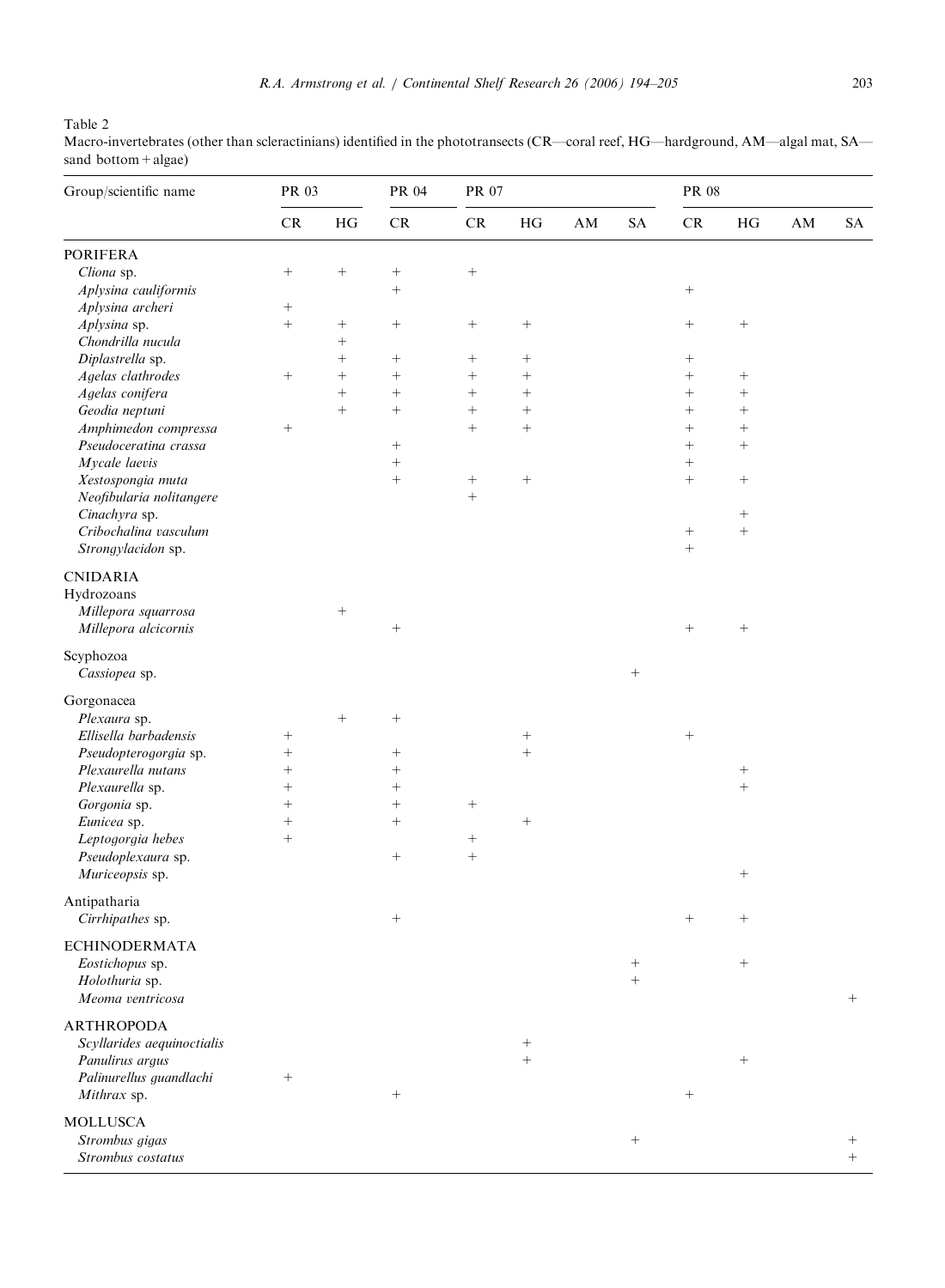| Group/scientific name      | PR 03     |        | <b>PR 4</b> | PR 07  |        |        |           | <b>PR 08</b> |        |        |           |
|----------------------------|-----------|--------|-------------|--------|--------|--------|-----------|--------------|--------|--------|-----------|
|                            | <b>CR</b> | HG     | <b>CR</b>   | CR     | HG     | AM     | <b>SA</b> | <b>CR</b>    | HG     | AM     | <b>SA</b> |
| <b>CYANOBACTERIA ALGAE</b> |           |        |             |        | $^{+}$ | $+$    |           |              |        |        |           |
| Brown algae                | $^{+}$    | $^{+}$ | $^{+}$      | $^{+}$ | $^{+}$ | $+$    |           | $^{+}$       | $^{+}$ | $^{+}$ |           |
| Red algae                  |           |        |             |        |        | $^{+}$ |           | $^{+}$       |        | $^{+}$ |           |
| Red coralline algae        | $^{+}$    | $^{+}$ | $+$         | $+$    | $+$    |        |           | $^{+}$       | $^{+}$ |        |           |
| Green algae                |           |        | $^{+}$      | $+$    | $^{+}$ |        |           |              |        |        |           |
| Udotea cyathiformis        |           |        |             |        |        | $^{+}$ | $+$       |              | $^{+}$ | $^{+}$ | $^{+}$    |
| Halimeda sp.               |           |        |             |        | $^{+}$ | $^{+}$ | $^{+}$    | $^{+}$       | $^{+}$ |        |           |
| Turf algae                 | $^{+}$    | $^{+}$ | $^{+}$      | $^{+}$ | $+$    |        |           | $^{+}$       | $^{+}$ |        |           |
| <b>ANGIOSPERMAE</b>        |           |        |             |        |        |        |           |              |        |        |           |
| Halophila baillonis        |           |        |             |        |        |        | $^+$      |              |        | $^{+}$ | $^+$      |

<span id="page-10-0"></span>Table 3 Plants identified in the phototransects (CR—coral reef, HG—hardground, AM—algal mat, SA—sand bottom+algae)

[Harvell et al., 1999](#page-11-0)). Although no disease was evident in the Seabed AUV digital imagery, [Nemeth](#page-11-0) [et al. \(2004\)](#page-11-0) reported that low levels of disease occurred within the MCD in spring 2003, but higher levels of disease (over 10%) occurred on similar deep reefs outside the MCD. They speculated that the unprotected deep reefs may have higher incidence of disease due to commercial fish traps, which not only injure corals but may act as vectors of disease when fishermen transfer traps from shallow to deep reefs.

There are numerous reports in the literature describing intermediate depth coral reefs (30–50 m) present in the deep fore-reef and upper insular slopes of many Caribbean Islands. However, the coral reefs of the MCD described here are present within the deeper zones of the insular shelf, a unique habitat that has not been described elsewhere. The distribution and characterization of similar habitats at other locations needs to be established before meaningful comparisons with similar coral communities can be made.

In summary, the quantitative characterization of benthic communities associated with the deep coral reef habitats of the MCD, as provided by the four AUV phototransects, compares favorably with the available information from previous diving surveys in this area. In most cases, the resolution of the Seabed digital imagery was adequate to identify the organisms to the species level. In other cases, only genera could be identified, and for most of the algae, only major groups could be identified. This study demonstrates that the high quality digital imagery provided by the Seabed AUV can be used to

characterize the deeper zooxanthellate coral reef habitat present at depths greater than 30 m, which for most areas of the world remain largely unknown. Quantitative determinations of sessile benthic populations, as well as the presence of motile megabenthic invertebrates and algae were obtained.

Our initial results show that the deeper reefs of the MCD are largely unaffected by hurricane disturbances, human impacts and disease. Therefore, they could serve as a potential refuge areas and a source of larvae for the recovery of shallower coral reef communities present downstream, and may play a critical role in the re-establishment of fish populations in adjacent insular shelf areas.

#### Acknowledgments

We thank Captain Harry Montalvo and the crew of the  $R/V$  Chapman, and the field and technical assistance of members of the Seabed AUV operations team. We appreciate the recommendations for transect locations provided by Elizabeth Whiteman, the field assistance by Stacy Albritton, Elizabeth Kadison, Yasmín Detrés, Fernando Gilbes, Liane Guild and Jeannette Arce, and the helpful comments and corrections of two anonymous reviewers. Funding was provided in part by the CenSSIS ERC of the National Science Foundation under Grant EEC-9986821 and by the Caribbean Fishery Management Council. University of the Virgin Islands staff time was supported by a grant from Sea Grant (R-101-1-02) to R. Nemeth.